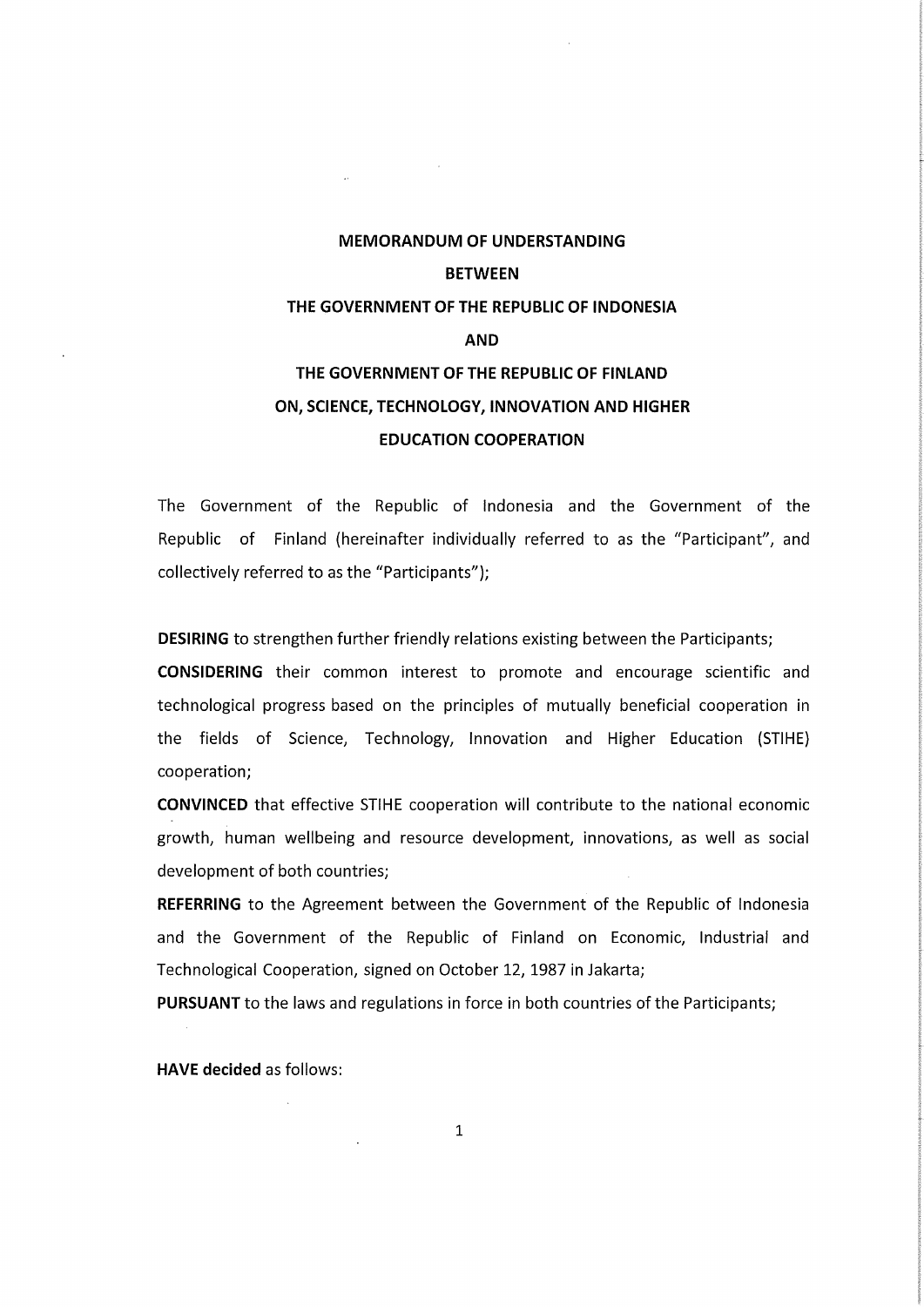## Paragraph l

#### Objective

The objective of this Memorandum of Understanding (MOU) is to promote cooperation in the fields of STIHE between the Participants on the basis of equality and mutual benefit.

#### Paragraph 2

#### Forms of Cooperation

STIHE cooperation amongst Indonesian and Finnish higher education institutions, scientific and research organizations and other concerned entities from both countries, may include following forms:

- a. Joint scientific, research and innovative projects and programs;
- b. Capacity building through exchange of students, lecturers, scientists, specialists and experts;
- c. Scientific conferences, seminars, symposia, science and technology exhibitions and other joint events;
- d. Development and assessment of curriculum and qualifications;
- e. Exchange of information on degree programs in both Countries to assist processes of academic recognition of degrees and certificates granted by their educational institutions;
- f. New innovative research, development, innovation models and sharing best practices in the areas of common interests as public-private-academic partnerships
- g. Any other related issues on STIHE that can be agreed between direct partners from both countries;
- h. Collaboration in STIHE organizations, basic, applied and industrial research in both countries, including new innovative research, development and innovation models, such as piloting and co-creation in the areas of common interests;
- i. Other forms of cooperation which will be jointly decided in writing by the Participants.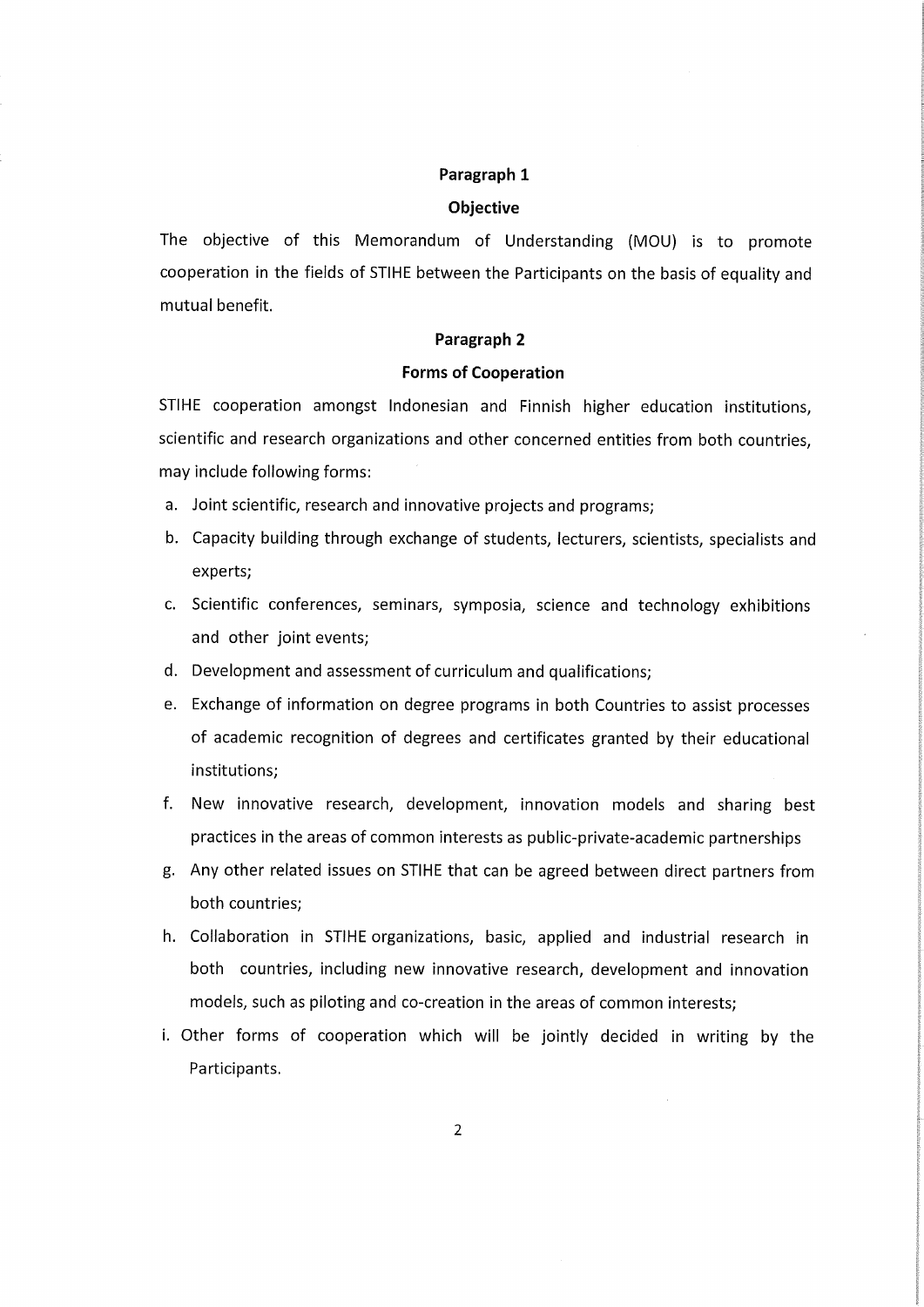## Paragraph 3

## Areas of Cooperation

The Participants will cooperate in, but not limited to, the following areas:

- (a) Forestry;
- (b) Bioeconomy;
- (c) Food and Agriculture and food Security;
- (d) Energyand renewable energy;
- (e) Cleantech;
- (f) Transportation, logistics and Infrastructure;
- (g) Advanced Materials; nanotechnology;
- (h) ICT and Digitalization;
- (i) Health Science, Development and Technology;
- (j) Maritime;
- (k) Learning and teaching: including teachers' education and professional development, e-learning;
- (l) Innovative educational technologies, facilities and operational models around them;
- (m)Education technology and e-governance;
- (n) Higher Education and training programs;
- (o) Any other areas may be jointly decided by the participants.

## Paragraph 4

### Designated Authorities

Each Participant will designate the bodies responsible for implementation of the present MoU:

- l. For the Republic of Indonesia is the Ministry of Research, Technology and Higher Education.
- 2. For the Republic of Finland is the Ministry of Education and Culture.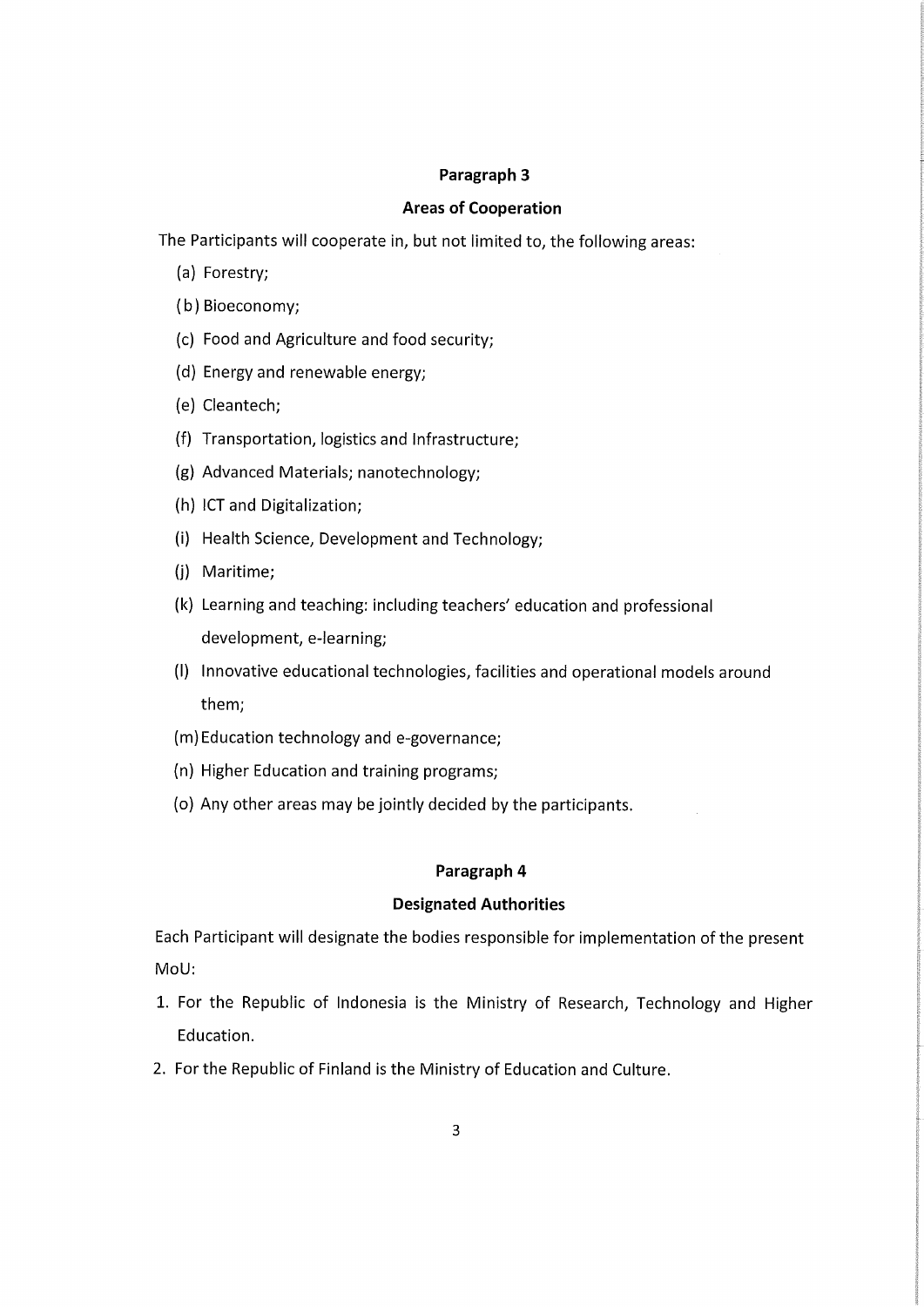#### Paragraph 5

## Joint Working Group on Science, Technology, Innovation and Higher Education (STIHE) Cooperation

The Participants may establish a Joint Working Group to facilitate the implementation of this MoU.

The Joint Working Group would monitor, assess, and review the implementation of this MoU regularly.

The Joint Working Group would be co-chaired by representatives of the Participants with possible participation by representatives of other Ministries and Agencies, as appropriate.

The Joint working group may, if necessary, establish subgroups to formulate the thematic cooperation initiatives

### Paragraph 6

## Implementation of Cooperation

- l. Cooperation set forth in Paragraph 3 of the present MOL) will be carried out by the STIHE organizations and other concerned entities through separate arrangements.
- 2. The conclusion of these arrangements will be in accordance with the laws, regulations and the procedures in force in each country of the Participants.
- 3. Access to the Genetic Resources, Traditional Knowledge and Folklore (GRTKF) of the Participants shall be regulated in specific arrangements concluded by the Participants and/or scientific and research organizations and other concerned entities of each country in accordance with international obligations of the countries of the Participants.
- 4. In the event that required research and materials used under collaboration carried out in the forms set forth in Paragraph 2 of the present MoU may be transferred through separate Materia! Transfer Agreements (MTA) concluded between STIHE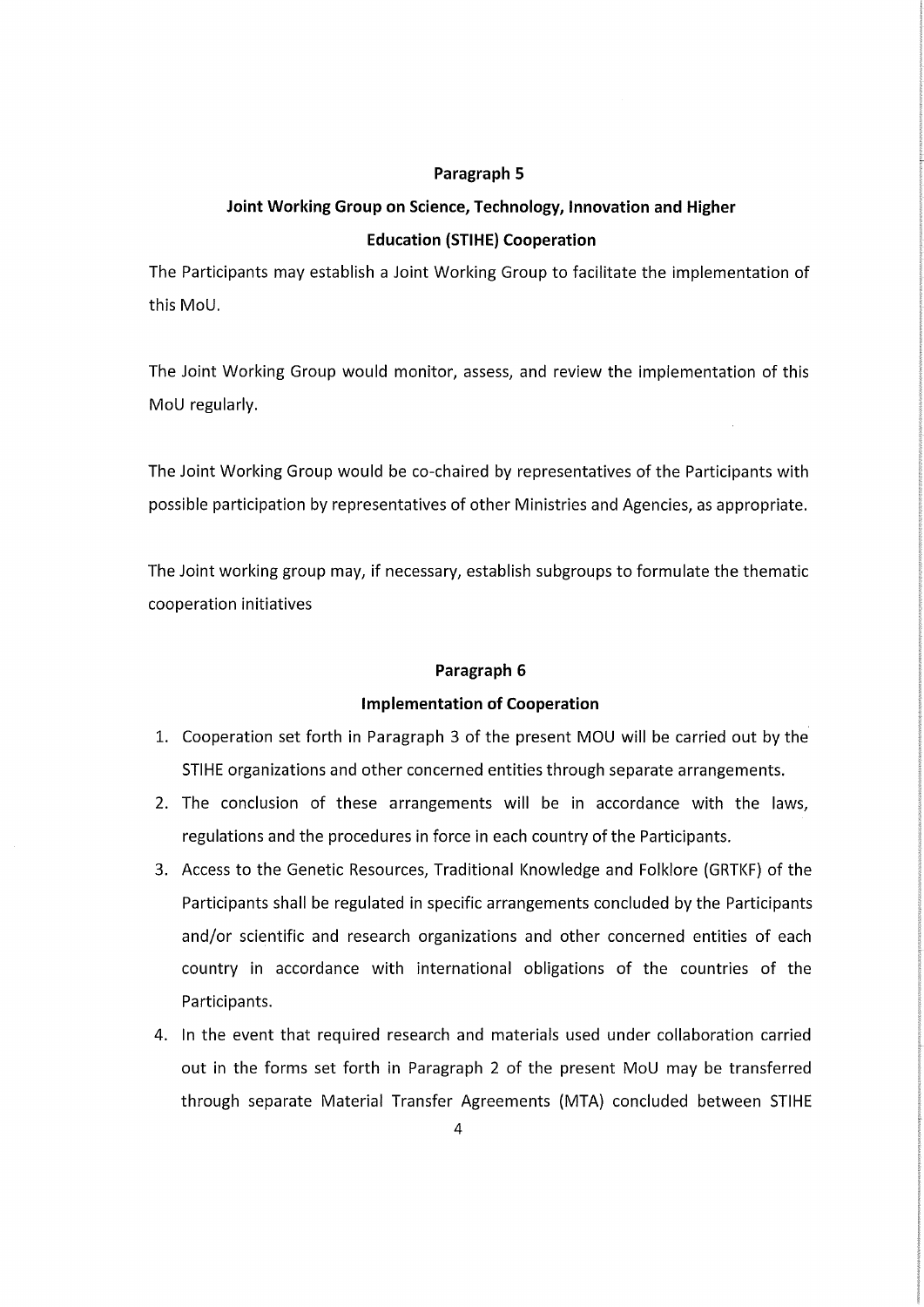organizations and other concerned entities of the Participants in accordance with the laws and regulations in force in each country of the Participants.

## Paragraph 7 Funding

Participants will cover their respective costs of the implementation of the MoU subject to the availability of funds. The Participants, upon mutual written consent, may seek international agencies and organizations to fund the partnership project under this MoU.

## Paragraph 8

## Participation of other Institutions

The Participants encourage governmental and non-governmental institutions, also in the public-private-partnership, for direct cooperation to implement projects, programs or activities underthis MoU both on bilateral and multilateral level. Those implementing such direct cooperation are encouraged to inform their respective ministries about the cooperation.

## Paragraph 9

### Intellectual Property Rights

The Participants agree that any intellectual property arising from the implementation of this MoU will be jointly owned by the cooperating partners and its utilization shall be subject to separate arrangement between those partners.

#### Paragraph 10

### Confidentiality

The Participants will respect the confidentiality of documents, information and other data received or supplied to the other Participant during the period of operation of the present Memorandum or any other arrangements concluded pursuant to the present Memorandum.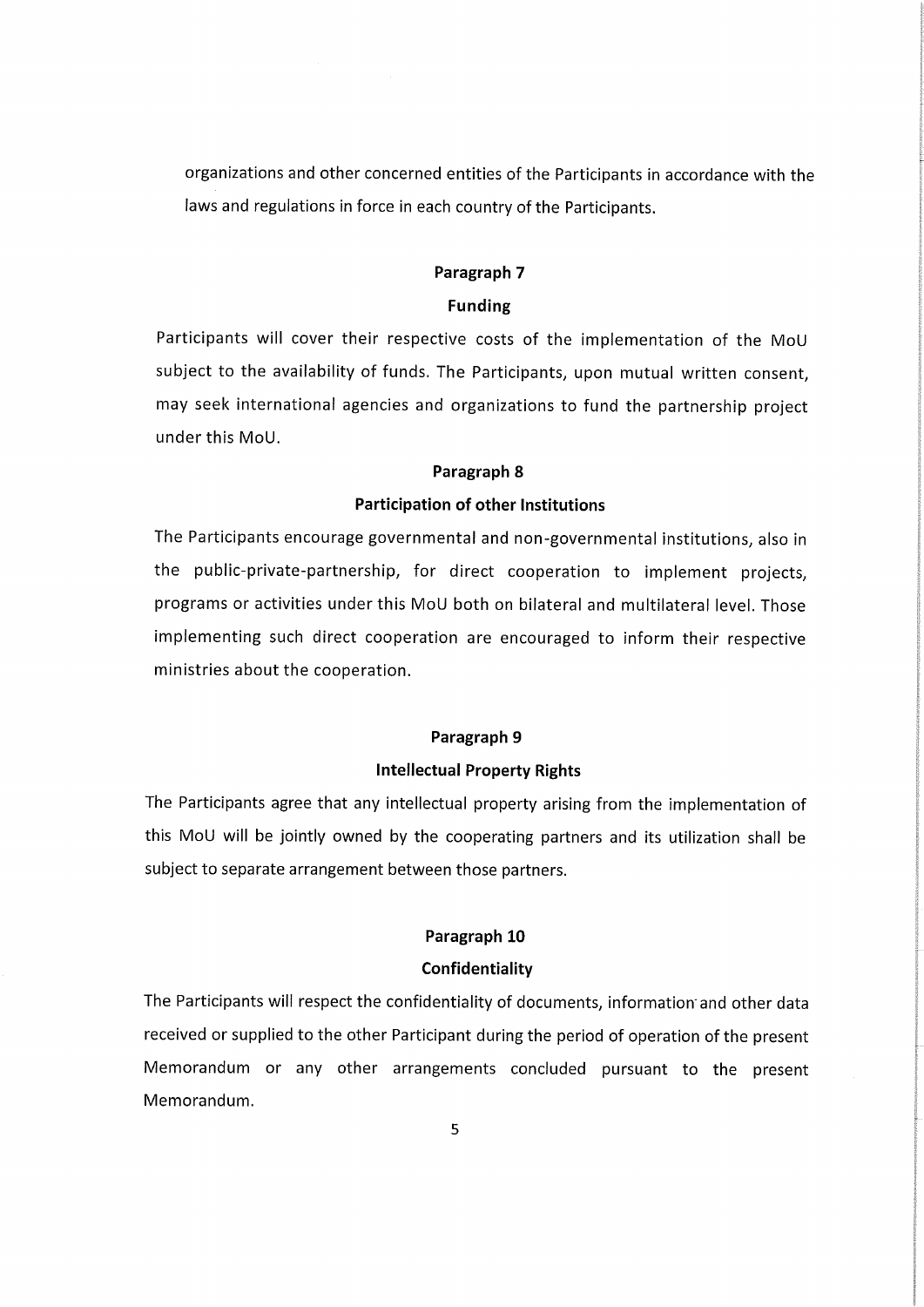Termination of this Memorandum of Understanding will not affect the confidentiality under this Memorandum.

This MoU is not intended to supersede national law or international obligations by which the Participants are bound.

## Paragraph 11

## Amendment

This MoU may be reviewed and amended at any time by a mutual written consent of the Participants. Such revisions or amendments will come into effect on the date as may be determined by the Participants and will form an integral part of this MoU.

## Paragraph 12

## Settlement of Disputes

Any dispute or difference arising from the implementation of the provisions of this MoU will be settled amicably by consultation or negotiation between the Participants.

## Paragraph 13

## Final Provisions

This MoU will become effective on the date of its signing,

This MoU will remain effective for a period of 5 (five) years and will be automatically extended for the same period, unless any Participant notifies in writing of its intention to terminate this MoU 6 (six) months in advance before its expiry.

The termination of this MoU will not affect any arrangements, programs, activities or projects made under this MoU until the completion of such arrangements, programs, activities or projects unless the Participants decided otherwise.